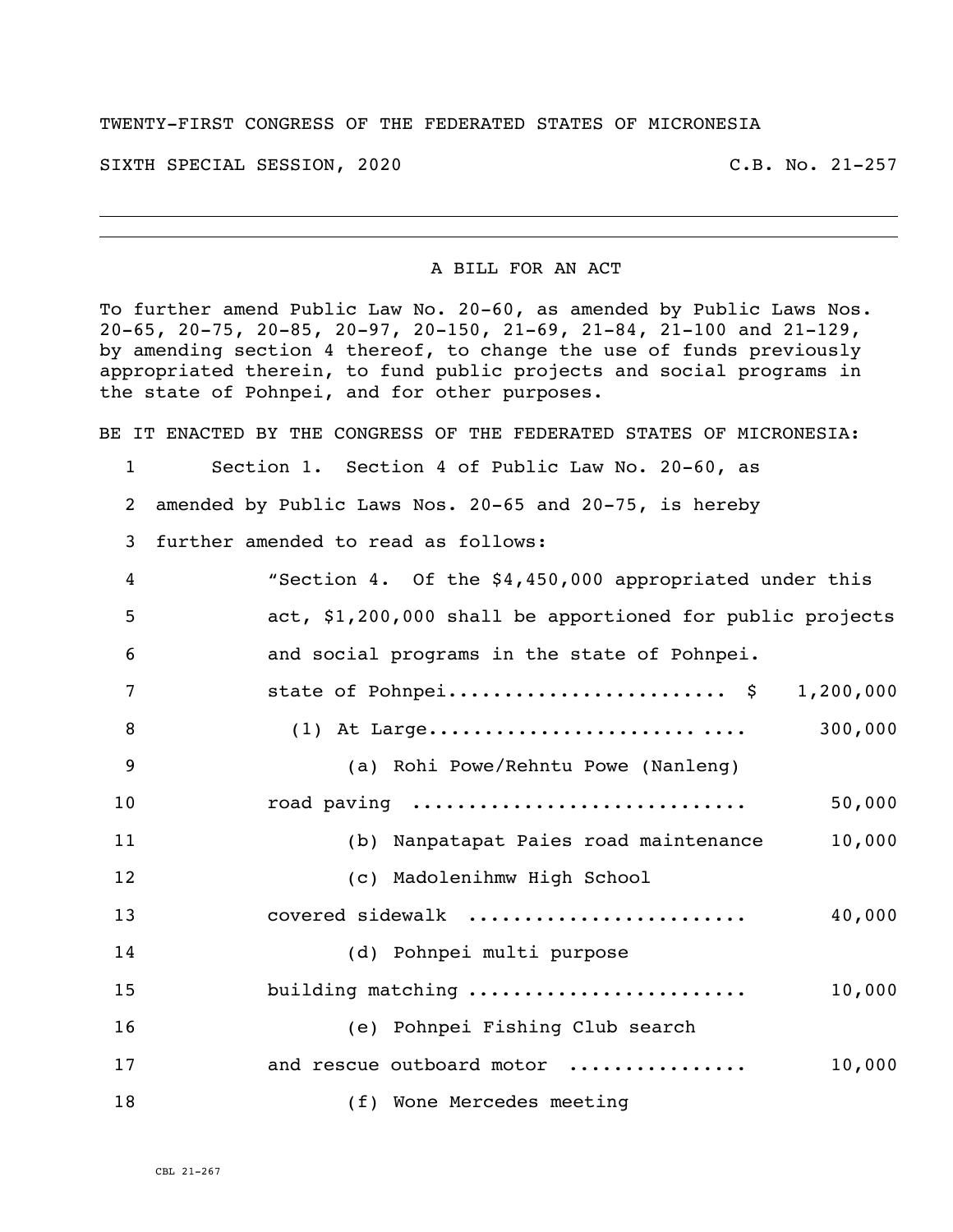| 1              | center renovation  \$                       | 10,000  |
|----------------|---------------------------------------------|---------|
| $\overline{2}$ | Isokohneid Speaker's vehicle<br>(g)         | 5,000   |
| 3              | Medical referral<br>(h)                     | 10,000  |
| 4              | (i)<br>Nintok, Kitti road paving            | 50,000  |
| 5              | Dolonier drainage improvement/repair<br>(j) | 20,000  |
| 6              | (k) Sapwuafik airport bridge                | 20,000  |
| 7              | (1) Outreach program                        | 25,000  |
| 8              | (m) [Access road to Pingelap settlement     |         |
| 9              | in Palikir (land donated by Doakesa/        |         |
| 10             | Nanmwarki of Pingelap) ] Operation of Lady  |         |
| 11             |                                             | 15,000  |
| 12             | (n) Pwudoi channel clearing                 | 10,000  |
| 13             | (o) Pinglap Municipal Office repair         | 15,000  |
| 14             | Election District No. 1<br>(2)              | 300,000 |
| 15             | (a) Pohnpei Island Ladies in                |         |
| 16             | Oregon subsidy                              | 3,000   |
| 17             | (b) Micronesian Island Community            |         |
| 18             | in Oregon subsidy                           | 7,000   |
| 19             | (c) Multi purpose building matching         | 10,000  |
| 20             | (d) Danpei Community house building         |         |
| 21             | construction                                | 25,000  |
| 22             | Sokehs Pah road paving<br>(e)               | 30,000  |
| 23             | (f) Purchase of cleaning equipment.         | 5,000   |
| 24             | (g) Pei Lapalap road paving                 | 40,000  |
|                |                                             |         |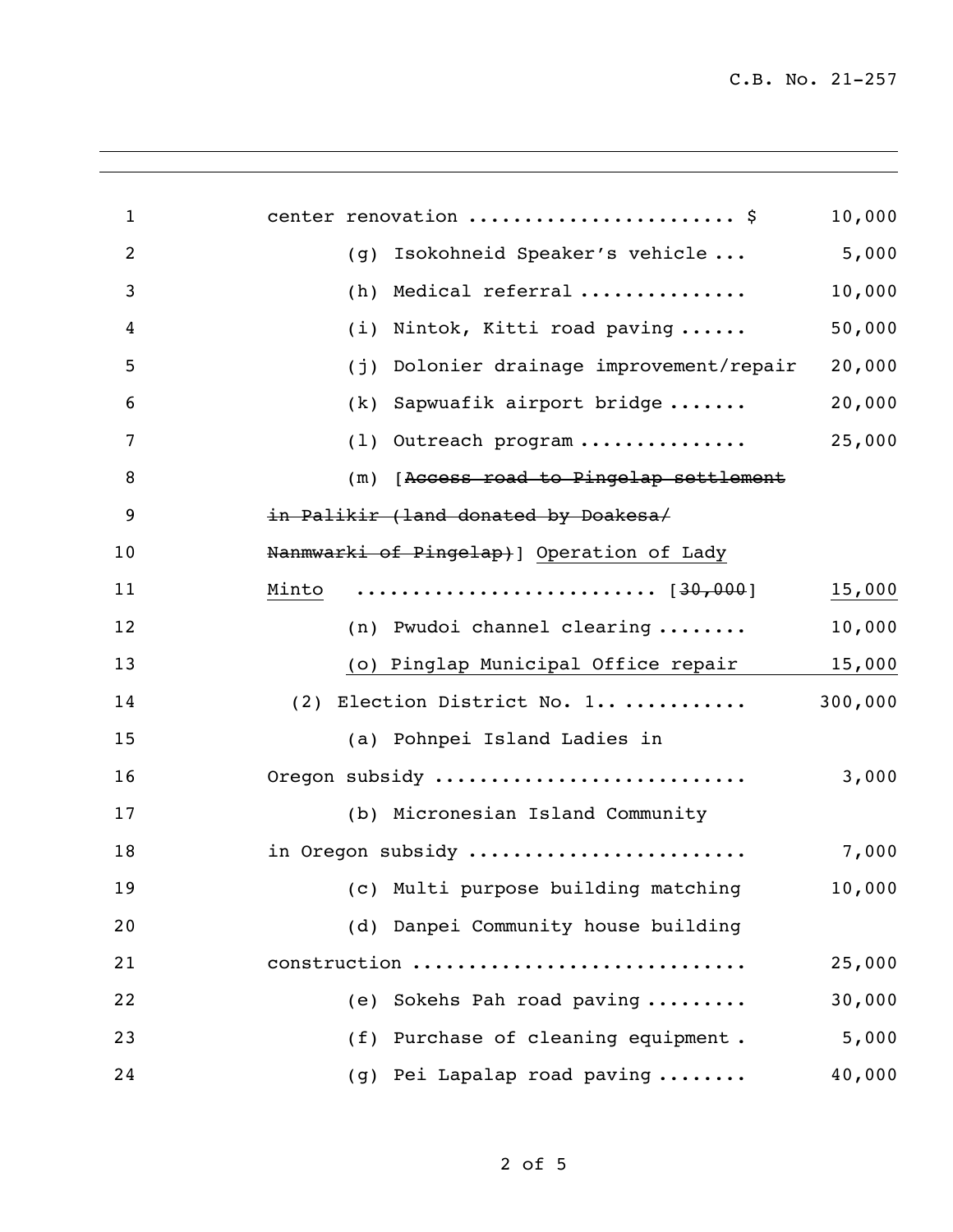C.B. No. 21-257

| $\mathbf{1}$   | (h) Causeway Sea wall rehabilitation   | 10,000  |
|----------------|----------------------------------------|---------|
| $\overline{2}$ | (i) Purchase of water tanks/pipes/     |         |
| 3              | accessories  \$                        | 10,000  |
| 4              | (j) Sapwohn Community house renovation | 10,000  |
| 5              | (k) Purchase of laptops for PICS       |         |
| 6              | High School                            | 30,000  |
| 7              | (1) Lien Alem building retaining wall  | 20,000  |
| 8              | (m) Kaselehlia Main Street             |         |
| 9              | paving rehabilitation                  | 40,000  |
| 10             | (n) Road maintenance/coral purchase    | 35,000  |
| 11             | (o) Pohnpei Utility Corporation        |         |
| 12             | transportation needs                   | 25,000  |
| 13             | (3) Election District No. 2            | 300,000 |
| 14             | (a) Administrative support services    | 40,000  |
| 15             | (b) Students financial assistance      | 20,000  |
| 16             | (c) Salapwuk Elementary Librarian      |         |
| 17             | contractual service                    | 10,000  |
| 18             | (d) Medical referral                   | 10,000  |
| 19             | Madolenihmw road cleaning<br>(e)       | $-0-$   |
| 20             | (f) ED2 Elementary schools             |         |
| 21             | laptops/computers                      | 15,000  |
| 22             | Madolenihmw roads improvement<br>(q)   | 80,000  |
| 23             | (h) Hazard Mitigation assistance       | 10,000  |
| 24             | (i) Water delivery system/improvement  | 35,000  |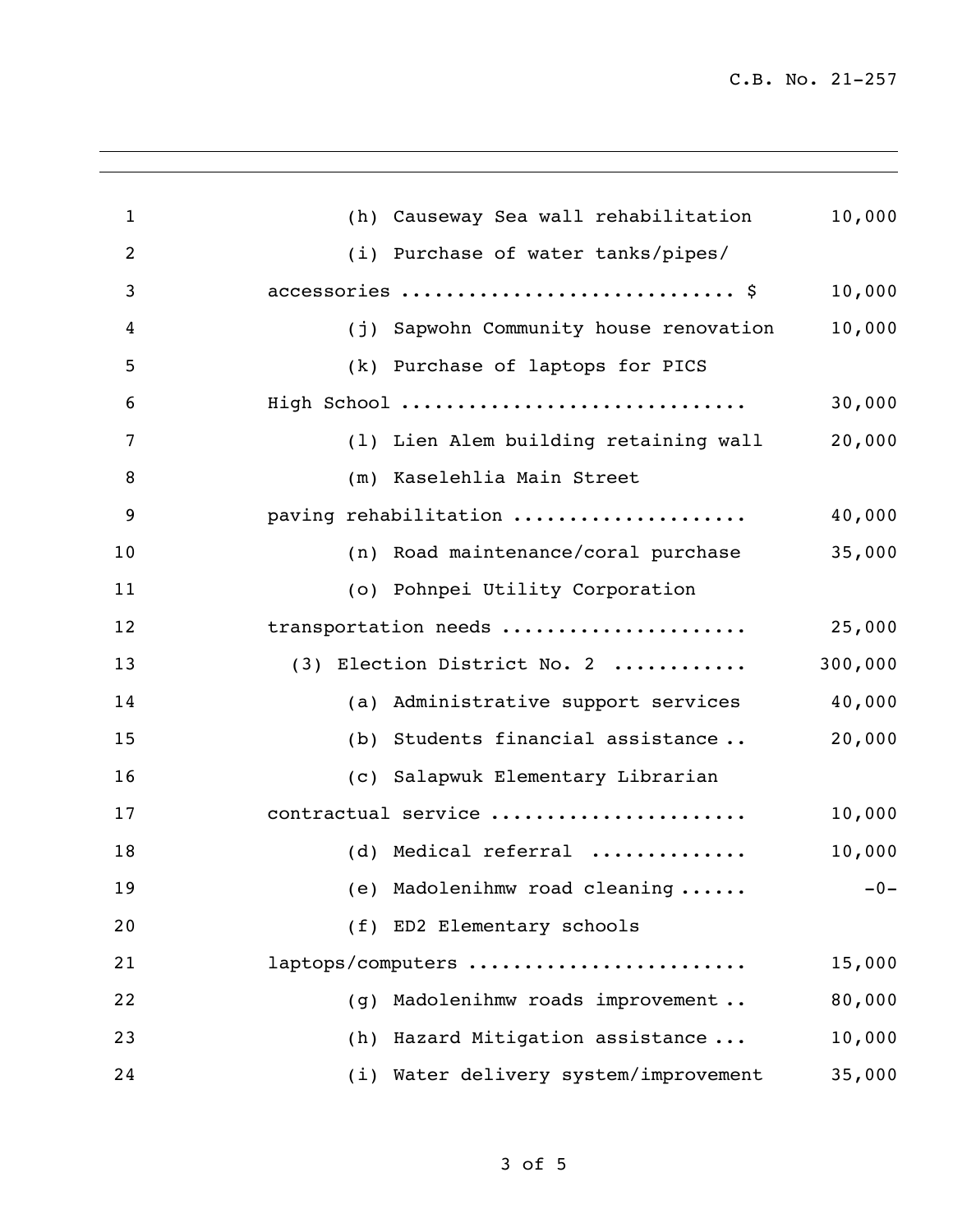C.B. No. 21-257

| $\mathbf{1}$   | (j) Multi-purpose building matching             | 10,000  |
|----------------|-------------------------------------------------|---------|
| $\overline{2}$ | (k) Nikahlek road (Salapwak)                    | 12,000  |
| 3              | (1) Contributions to community and              |         |
| 4              | social events, activities and program  \$       | 15,000  |
| 5              | (m) Nanihr pilot farm                           | 5,000   |
| 6              | $(n)$ POAL club                                 | 3,000   |
| 7              | (o) UCCP Summit implementation                  | 15,000  |
| 8              | (p) Arou Powe road improvement                  | 20,000  |
| 9              | (4) Election District No. 3                     | 300,000 |
| 10             | (a) Saladak and Awak schools laptops            |         |
| 11             | and accessories for Principals, Teachers,       |         |
| 12             | Teacher's aides and administrative staff        | 25,000  |
| 13             | (b) Awak Pah culvert - Kilmete's area           | $-0-$   |
| 14             | (c) U, road paving and maintenance.             | 50,000  |
| 15             | (d) U Street lights $\dots\dots\dots\dots\dots$ | 25,000  |
| 16             | (e) Saladak school ECE supplies,                |         |
| 17             | equipment and activities                        | 5,000   |
| 18             | (f) Awak school ECE supplies,                   |         |
| 19             | equipment and activities                        | 5,000   |
| 20             | (g) Nett school ECE supplies,                   |         |
| 21             | equipment and activities                        | 5,000   |
| 22             | (h) Nett School laptops and accessories         |         |
| 23             | for Principals, Teachers, Teacher's aides       |         |
| 24             | and administrative staff                        | 30,000  |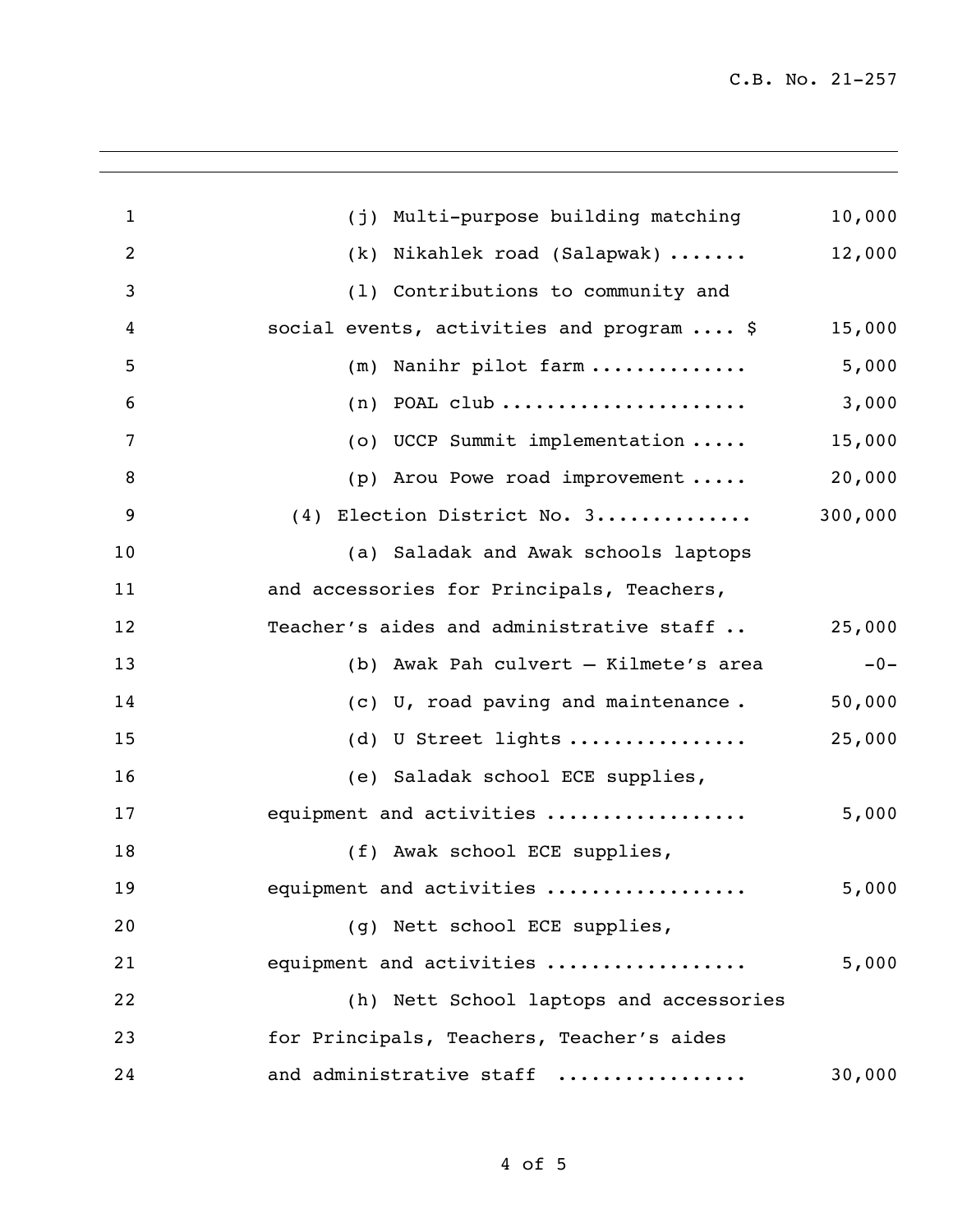| $\mathbf{1}$   | (i) Nett road maintenance/paving<br>50,000                    |
|----------------|---------------------------------------------------------------|
| $\overline{2}$ | (j) Nett Street lights<br>25,000                              |
| 3              | (k) Kahmar new road (Sou Kamar side)<br>25,000                |
| 4              | (1) Pohnpei Catholic High School                              |
| 5              | building construction  \$<br>50,000                           |
| 6              | (m) Community outreach and advocacy                           |
| 7              | program/training and travel<br>5,000"                         |
| 8              | Section 2. This act shall become law upon approval by the     |
|                | 9 President of the Federated States of Micronesia or upon its |
|                | 10 becoming law without such approval.                        |
| 11             |                                                               |
|                | Date: 07/08/20<br>Introduced by: Peter M. Christian           |
| 12             | Peter M. Christian                                            |
| 13             |                                                               |
| 14             |                                                               |
|                |                                                               |
| 15             |                                                               |
| 16             |                                                               |
| 17             |                                                               |
| 18             |                                                               |
| 19             |                                                               |
| 20             |                                                               |
| 21             |                                                               |
| 22             |                                                               |
| 23             |                                                               |